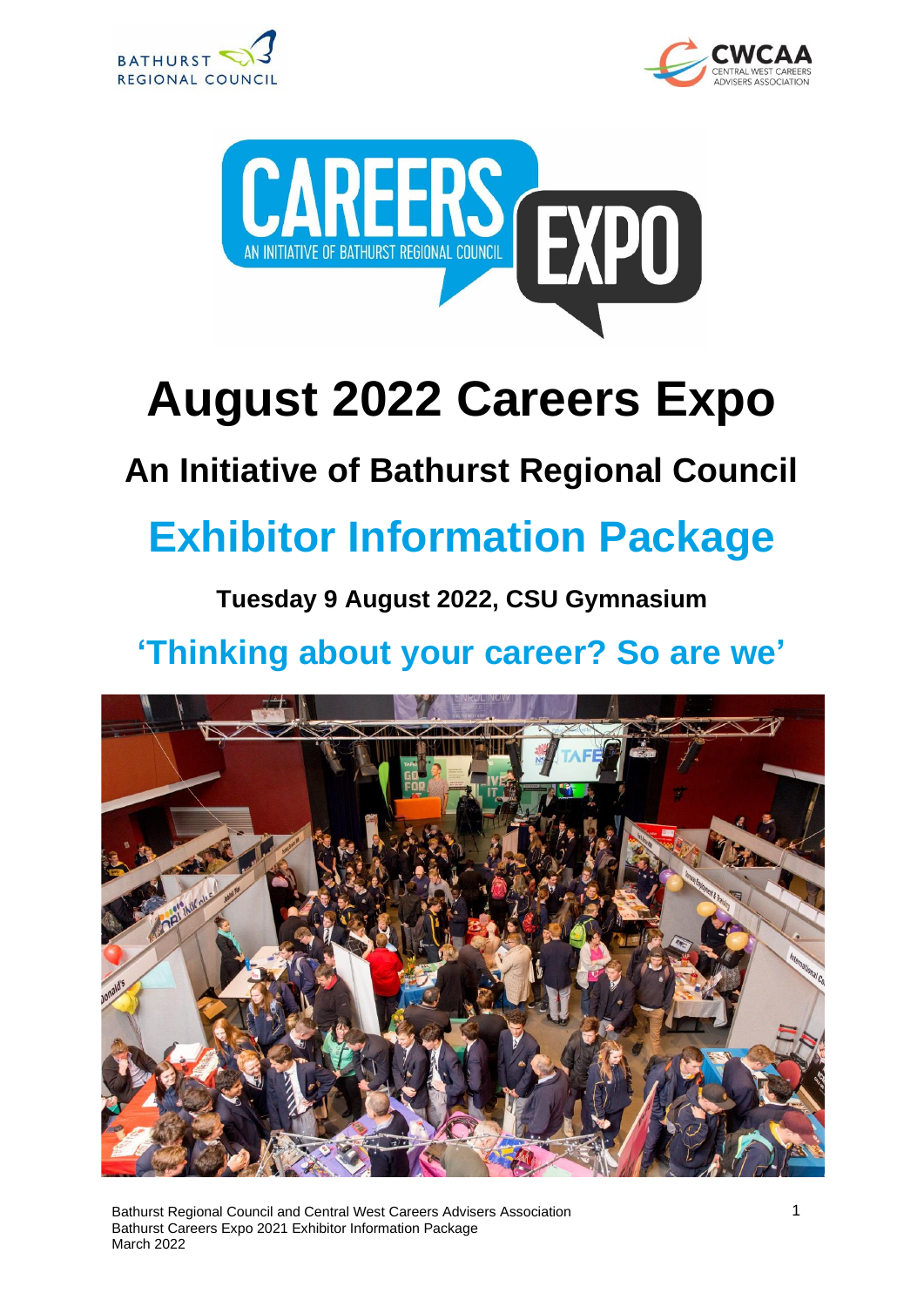



#### **Introduction**

Thank you for registering for the August 2022 Bathurst Careers Expo.

The Bathurst Careers Expo is for employers, employment agencies and interested parties to meet and engage with job seekers and students to discuss employment opportunities in the Bathurst region. The Careers Expo has been successfully run since 2014, with the event strongly supported by the Bathurst community. People from across regional and remote NSW have travelled to attend the event and attendance numbers have increased six-fold since the inaugural expo in 2014. An attendance of 2,500 is targeted for August 2022.

Exhibiting at Careers Expo is **free** and profiles your business to a wide section of the community.

#### **Location**

**Date:** Tuesday, 9 August 2022

**Time:** 9:00am – 3:00pm

**Location:** Charles Sturt University Gymnasium Bathurst Corner of Village Drive and Wiradjuri Road, Bathurst, NSW, 2795

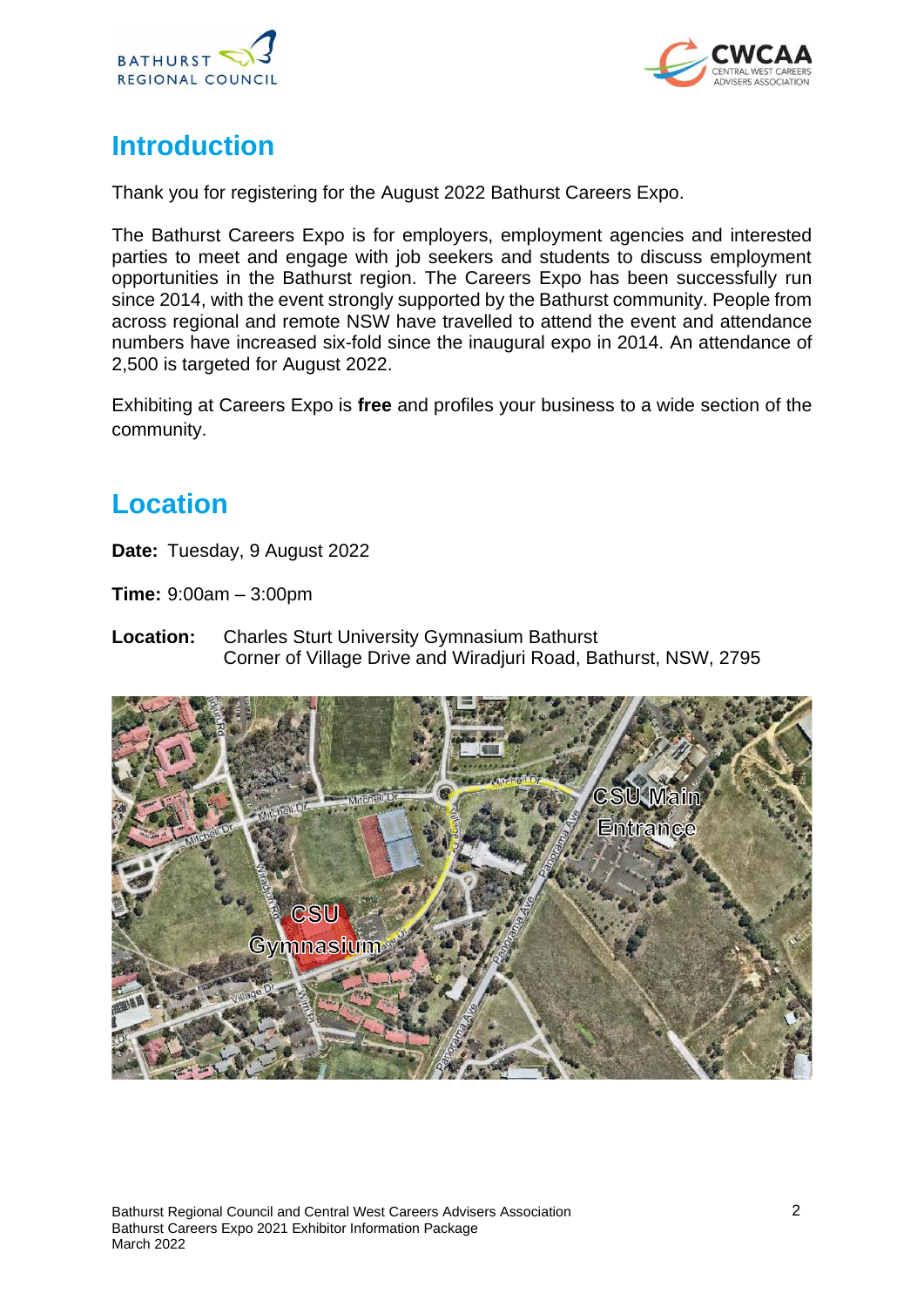



## **Parking**

There is plenty of all day parking at the venue. Exhibitors are encouraged to park in the Wirri Place car park or Wahluu Place car park. Car parking along Village Drive, including the car park adjoining the gymnasium, will be reserved for visitors to Careers Expo.

Exhibitors are welcome to utilise the car park next to the gymnasium to drop off equipment, materials, etc.

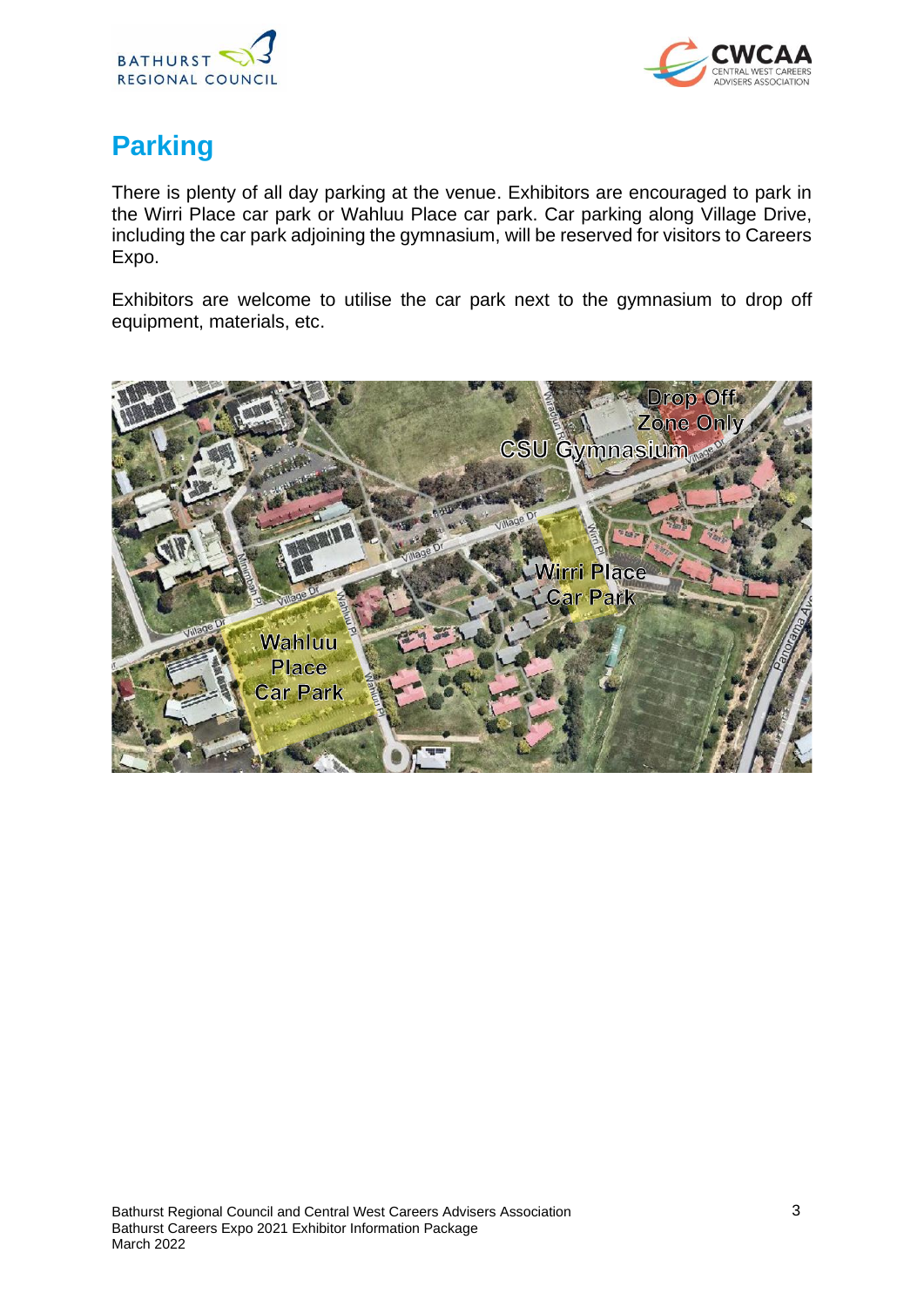



### **Schedule**

- **From 7.30am – Bump In**
- **9:00am** Doors Open
- **10:15am – 11:00 am** Session 1
- **11:00am – 11:45am** Morning Student Break (students in speaker session\*)
- **11:45am – 12:30pm** Session 2
- **12:30pm – 1:15pm** Session 3
- **1:15pm – 2:00pm** Lunch Student Break (students in speaker session\*)
- **2:00pm – 2:25pm** Session 4
- **3:00pm – Bump Out**

\* Jobseekers will be encouraged to attend while students are in the speaker sessions.

#### **Please note:**

The above schedule is subject to change and exhibitors will be notified as soon as possible. Any representative attending the expo as an exhibitor is expected to remain for the duration of the day: 9am – 3pm. This is due to different schools and jobseekers arriving at different times of the day. Some students and jobseekers may be disadvantaged if representatives arrive late or leave early.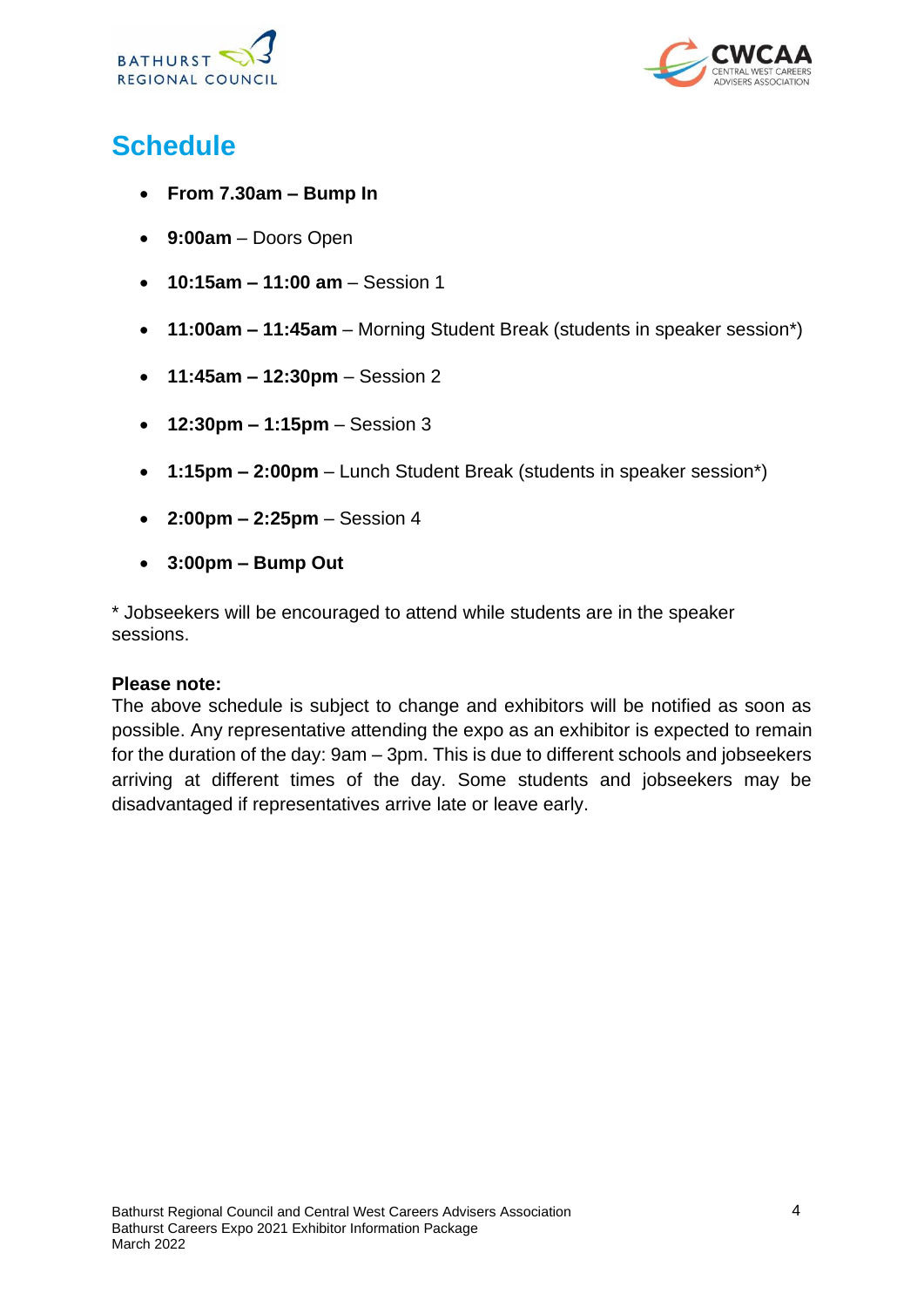



### **Exhibitor Costs and Inclusions**

There is no cost attached to exhibiting at the Bathurst Careers Expo. The stall size will be approximately 3m x 1m.

Exhibitors will be provided with 1 stall including:

- 1 table (measurements approx.: 180 (L) x 76 (W) x 74 (H) cm)
- 2 chairs

Exhibitors are encouraged to bring their own materials such as brochures, flyers, posters, pull up banners and giveaways. If you have a tablecloth, it would be great if you could bring this as well. Also, if you have any information relating to available jobs, training opportunities, courses, etc then we strongly encourage you to bring these as well.

#### **Power is available by request in advance. Please indicate this on your Exhibitor Application form.**

To confirm your registration, please register online at [https://www.eventbrite.com.au/e/2022-bathurst-careers-expo-exhibitor-registration](https://www.eventbrite.com.au/e/2022-bathurst-careers-expo-exhibitor-registration-tickets-288954810617)[tickets-288954810617](https://www.eventbrite.com.au/e/2022-bathurst-careers-expo-exhibitor-registration-tickets-288954810617) by the **9 July, 2022**

#### **BUMP IN**

- Registration from 7.30am
- Please allow adequate time to have your booth set up by 9am.
- On arrival, Bathurst Regional Council Staff and Careers Advisers will help direct you to your allocated booth.

**Please note:** There is no access the night before or before 7.30am on the day.

#### **Lunch break and refreshments**

A light lunch will be supplied for exhibitors from 1:15 pm – 2:00 pm. For catering purposes, it would be appreciated if you could advise organisers of how many people will be attending from your organisation and whether there are any dietary requirements. Please indicate this on your Exhibitor Application Form.

#### **Amenities**

Rest rooms are available within the gymnasium.